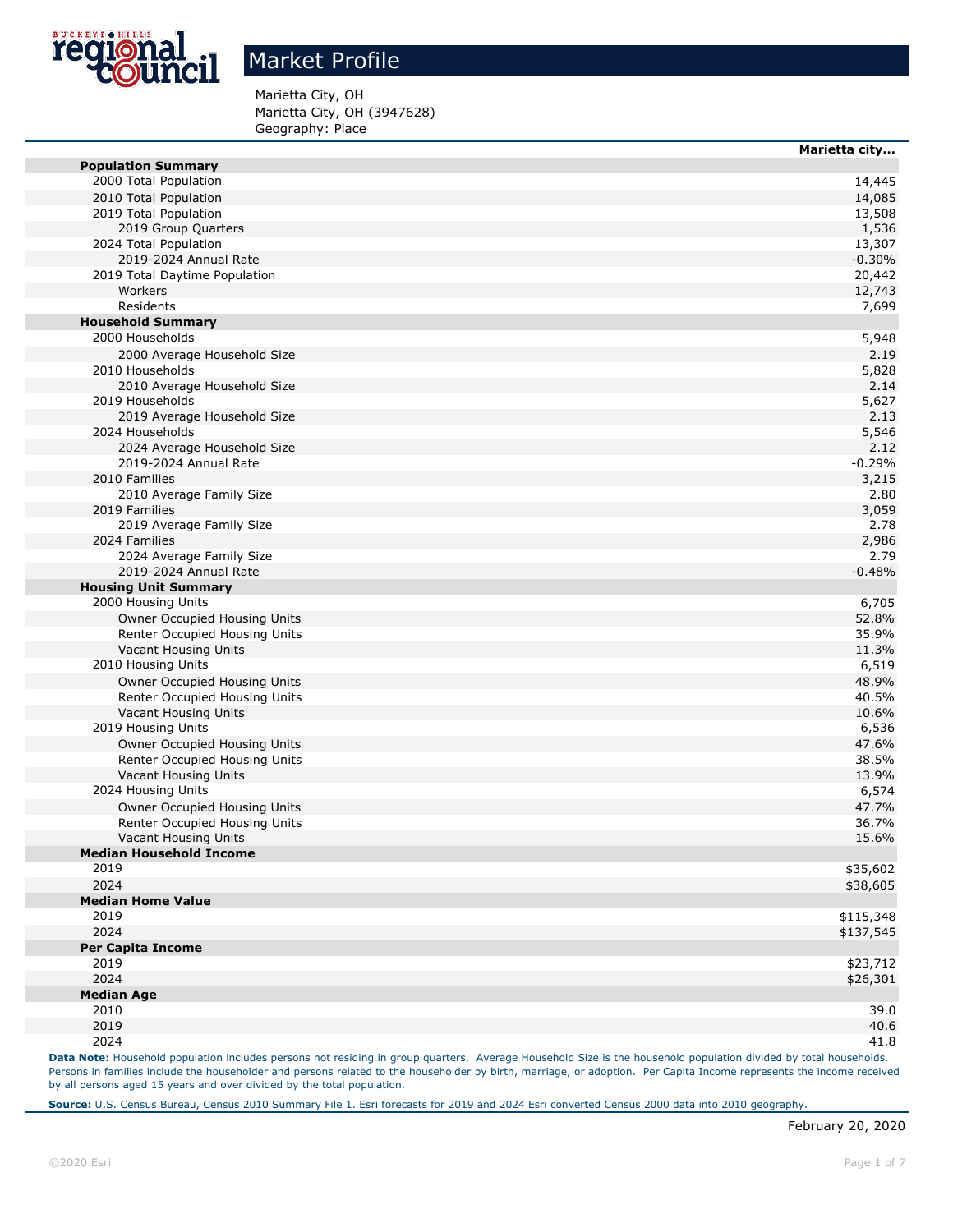

Marietta City, OH (3947628) Geography: Place Marietta City, OH **Prepared by Esri** 

|                                            | Marietta city |
|--------------------------------------------|---------------|
| 2019 Households by Income                  |               |
| Household Income Base                      | 5,627         |
| $<$ \$15,000                               | 21.4%         |
| \$15,000 - \$24,999                        | 15.6%         |
| \$25,000 - \$34,999                        | 12.2%         |
| \$35,000 - \$49,999                        | 14.5%         |
| \$50,000 - \$74,999                        | 12.8%         |
| \$75,000 - \$99,999                        | 10.3%         |
| $$100,000 - $149,999$                      | 7.7%          |
| \$150,000 - \$199,999                      | 1.9%          |
| \$200,000+                                 | 3.6%          |
| Average Household Income                   | \$56,494      |
| 2024 Households by Income                  |               |
| Household Income Base                      | 5,546         |
| $<$ \$15,000                               | 19.7%         |
| $$15,000 - $24,999$                        | 13.3%         |
| \$25,000 - \$34,999                        | 12.6%         |
| \$35,000 - \$49,999                        | 14.5%         |
| \$50,000 - \$74,999                        | 13.7%         |
| \$75,000 - \$99,999                        | 11.1%         |
| \$100,000 - \$149,999                      | 8.9%          |
| \$150,000 - \$199,999                      | 2.3%          |
| $$200,000+$                                | 3.9%          |
| Average Household Income                   | \$62,700      |
| 2019 Owner Occupied Housing Units by Value |               |
| Total                                      | 3,109         |
| $<$ \$50,000                               | 9.5%          |
| \$50,000 - \$99,999                        | 34.8%         |
| \$100,000 - \$149,999                      | 18.5%         |
| \$150,000 - \$199,999                      | 13.1%         |
| \$200,000 - \$249,999                      | 7.2%          |
| \$250,000 - \$299,999                      | 3.3%          |
| \$300,000 - \$399,999                      | 5.9%          |
| \$400,000 - \$499,999                      | 5.3%          |
| \$500,000 - \$749,999                      | 1.9%          |
| \$750,000 - \$999,999                      | 0.2%          |
| $$1,000,000 - $1,499,999$                  | 0.3%          |
| \$1,500,000 - \$1,999,999                  | 0.0%          |
| \$2,000,000 +                              | 0.0%          |
| Average Home Value                         | \$161,234     |
| 2024 Owner Occupied Housing Units by Value |               |
| Total                                      | 3,136         |
| $<$ \$50,000                               | 7.3%          |
| \$50,000 - \$99,999                        | 29.5%         |
| \$100,000 - \$149,999                      | 17.5%         |
| \$150,000 - \$199,999                      | 14.3%         |
| \$200,000 - \$249,999                      | 9.2%          |
| \$250,000 - \$299,999                      | 4.3%          |
| \$300,000 - \$399,999                      | 6.8%          |
| \$400,000 - \$499,999                      | 7.5%          |
| \$500,000 - \$749,999                      | 3.1%          |
| \$750,000 - \$999,999                      | 0.2%          |
| \$1,000,000 - \$1,499,999                  | 0.2%          |
| \$1,500,000 - \$1,999,999                  | $0.0\%$       |
| $$2,000,000 +$                             | 0.0%          |
| Average Home Value                         | \$184,869     |

Data Note: Income represents the preceding year, expressed in current dollars. Household income includes wage and salary earnings, interest dividends, net rents, pensions, SSI and welfare payments, child support, and alimony.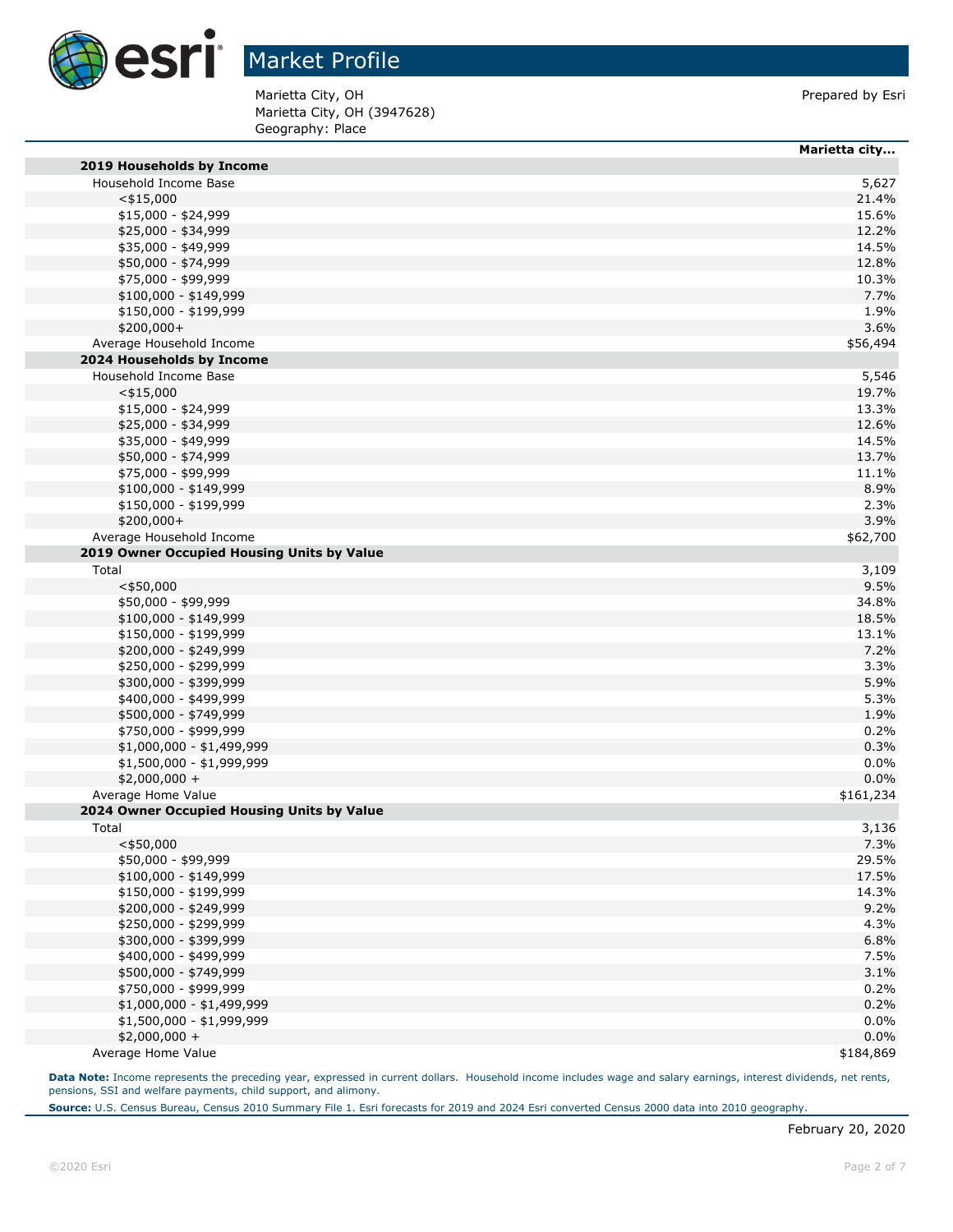

Marietta City, OH (3947628) Geography: Place Marietta City, OH **Prepared by Esri** 

|                        | Marietta city |
|------------------------|---------------|
| 2010 Population by Age |               |
| Total                  | 14,085        |
| $0 - 4$                | 5.7%          |
| $5 - 9$                | 5.3%          |
| $10 - 14$              | 4.8%          |
| $15 - 24$              | 19.1%         |
| $25 - 34$              | 11.2%         |
| $35 - 44$              | 9.9%          |
| $45 - 54$              | 13.1%         |
| $55 - 64$              | 12.6%         |
| $65 - 74$              | 8.2%          |
| $75 - 84$              | 6.8%          |
| $85 +$                 | 3.4%          |
| $18 +$                 | 81.1%         |
| 2019 Population by Age |               |
| Total                  | 13,506        |
| $0 - 4$                | 5.0%          |
| $5 - 9$                | 4.9%          |
| $10 - 14$              | 4.9%          |
| $15 - 24$              | 17.1%         |
| $25 - 34$              | 12.2%         |
| $35 - 44$              | 10.0%         |
| $45 - 54$              | 10.0%         |
| $55 - 64$              | 13.4%         |
| $65 - 74$              | 11.7%         |
| $75 - 84$              | 6.9%          |
| $85 +$                 | 3.9%          |
| $18 +$                 | 82.4%         |
| 2024 Population by Age |               |
| Total                  | 13,306        |
| $0 - 4$                | 4.9%          |
| $5 - 9$                | 4.8%          |
| $10 - 14$              | 4.8%          |
| $15 - 24$              | 17.4%         |
| $25 - 34$              | 10.6%         |
| $35 - 44$              | 10.9%         |
| $45 - 54$              | 9.4%          |
| $55 - 64$              | 11.7%         |
| $65 - 74$              | 13.3%         |
| 75 - 84                | 8.2%          |
| $85 +$                 | 4.1%          |
| $18 +$                 | 82.6%         |
| 2010 Population by Sex |               |
| Males                  | 6,608         |
| Females                | 7,477         |
| 2019 Population by Sex |               |
| Males                  | 6,417         |
| Females                | 7,089         |
| 2024 Population by Sex |               |
| Males                  | 6,329         |
| Females                | 6,977         |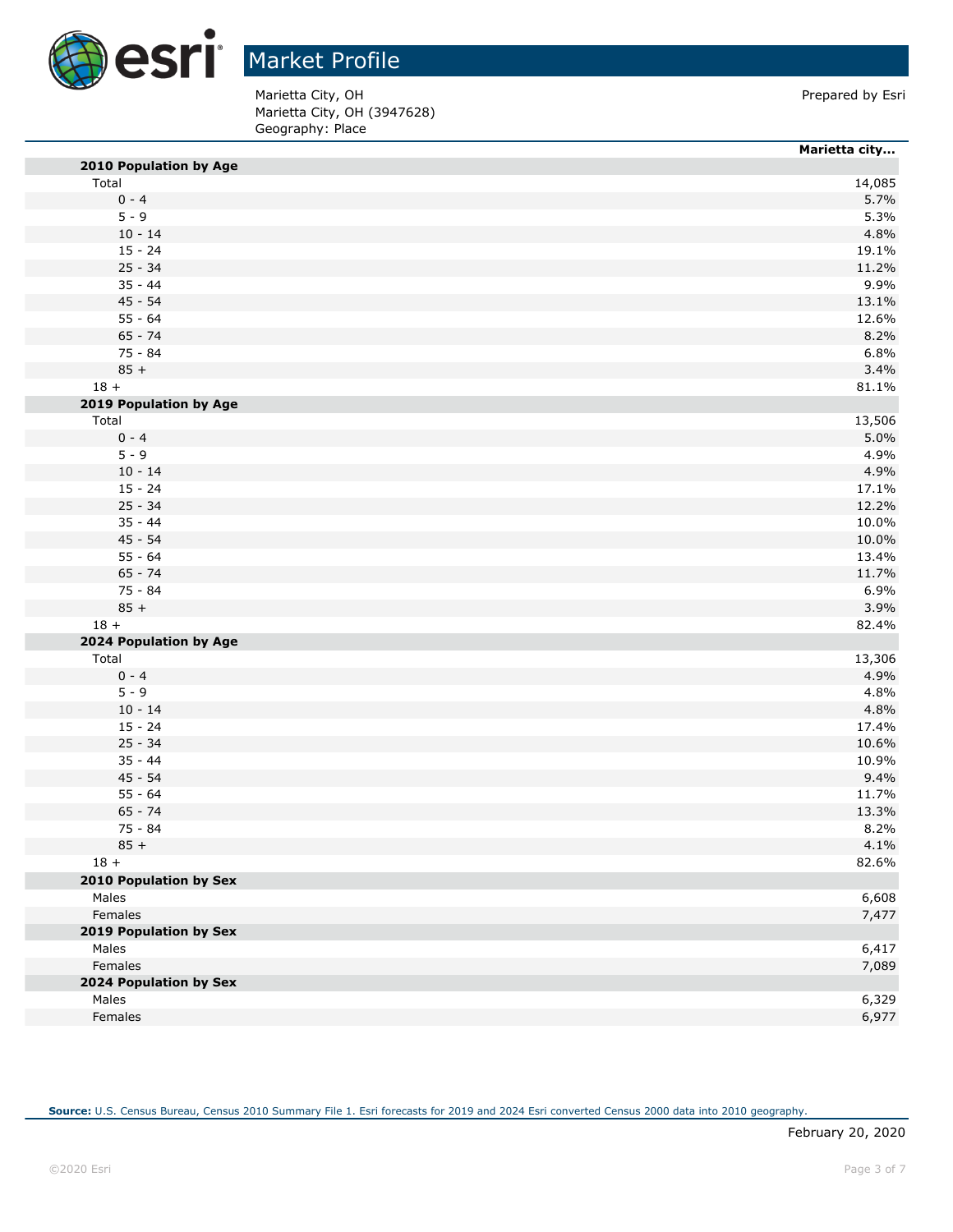

# Market Profile

Marietta City, OH **Prepared by Esri** Marietta City, OH (3947628) Geography: Place

۰

|                                                    | Marietta city |
|----------------------------------------------------|---------------|
| 2010 Population by Race/Ethnicity                  |               |
| Total                                              | 14,085        |
| White Alone                                        | 94.9%         |
| <b>Black Alone</b>                                 | 1.3%          |
| American Indian Alone                              | 0.3%          |
| Asian Alone                                        | 1.4%          |
| Pacific Islander Alone                             | 0.0%          |
| Some Other Race Alone                              | 0.5%          |
| Two or More Races                                  | 1.5%          |
| Hispanic Origin                                    | 1.1%          |
| Diversity Index                                    | 11.8          |
| 2019 Population by Race/Ethnicity                  |               |
| Total                                              | 13,509        |
| White Alone                                        | 93.7%         |
| <b>Black Alone</b>                                 | 1.5%          |
| American Indian Alone                              | 0.3%          |
| Asian Alone                                        | 1.8%          |
| Pacific Islander Alone                             | 0.0%          |
| Some Other Race Alone                              | 0.7%          |
| Two or More Races                                  | 2.0%          |
| Hispanic Origin                                    | 1.7%          |
| Diversity Index                                    | 15.2          |
| 2024 Population by Race/Ethnicity                  |               |
| Total                                              | 13,307        |
| White Alone                                        | 92.8%         |
| <b>Black Alone</b>                                 | 1.6%          |
| American Indian Alone                              | 0.3%          |
| Asian Alone                                        | 2.1%          |
| Pacific Islander Alone                             | 0.0%          |
| Some Other Race Alone                              | 0.8%          |
| Two or More Races                                  | 2.4%          |
| Hispanic Origin                                    | 2.1%          |
| Diversity Index                                    | 17.4          |
| 2010 Population by Relationship and Household Type |               |
| Total                                              | 14,085        |
| In Households                                      | 88.7%         |
| In Family Households                               | 66.3%         |
| Householder                                        | 22.8%         |
| Spouse                                             | 15.7%         |
| Child                                              | 23.5%         |
| Other relative                                     | 1.8%          |
| Nonrelative                                        | 2.4%          |
| In Nonfamily Households                            | 22.4%         |
| In Group Quarters                                  | 11.3%         |
| <b>Institutionalized Population</b>                | 3.4%          |
| Noninstitutionalized Population                    | 7.8%          |

Data Note: Persons of Hispanic Origin may be of any race. The Diversity Index measures the probability that two people from the same area will be from different race/ethnic groups.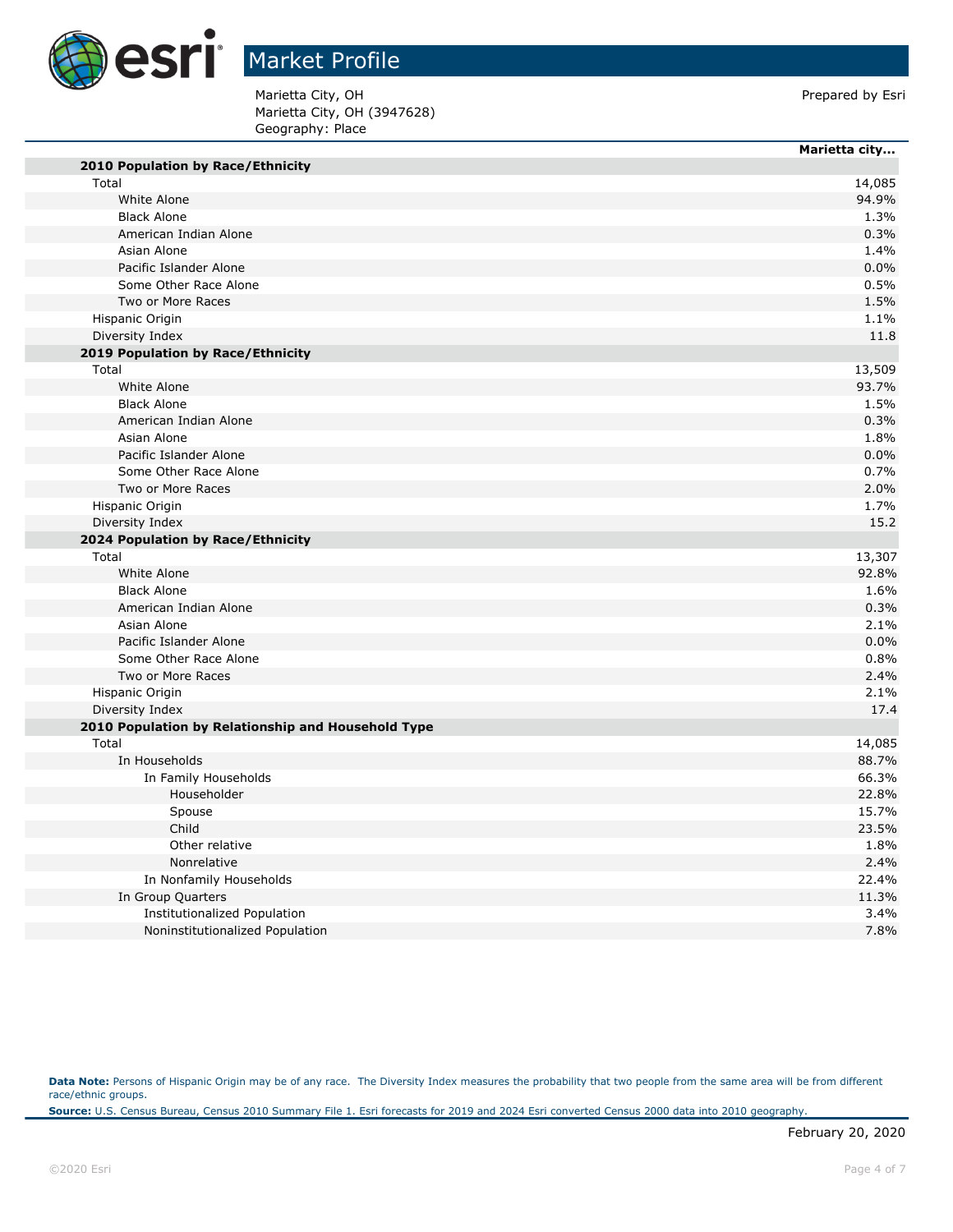

Marietta City, OH (3947628) Geography: Place Marietta City, OH **Prepared by Esri** 

|                                               | Marietta city |
|-----------------------------------------------|---------------|
| 2019 Population 25+ by Educational Attainment |               |
| Total                                         |               |
| Less than 9th Grade                           |               |
| 9th - 12th Grade, No Diploma                  |               |
| High School Graduate                          |               |
| GED/Alternative Credential                    |               |
| Some College, No Degree                       |               |
| Associate Degree                              |               |
| Bachelor's Degree                             |               |
| Graduate/Professional Degree                  |               |
| 2019 Population 15+ by Marital Status         |               |
| Total                                         | 11,511        |
| <b>Never Married</b>                          |               |
| Married                                       |               |
| Widowed                                       |               |
| Divorced                                      |               |
| 2019 Civilian Population 16+ in Labor Force   |               |
| Civilian Employed                             | 96.0%         |
| Civilian Unemployed (Unemployment Rate)       |               |
| 2019 Employed Population 16+ by Industry      |               |
| Total                                         |               |
| Agriculture/Mining                            |               |
| Construction                                  |               |
| Manufacturing                                 |               |
| <b>Wholesale Trade</b>                        |               |
| Retail Trade                                  | 10.9%         |
| Transportation/Utilities                      |               |
| Information                                   |               |
| Finance/Insurance/Real Estate                 |               |
| Services                                      |               |
| <b>Public Administration</b>                  |               |
| 2019 Employed Population 16+ by Occupation    |               |
| Total                                         |               |
| <b>White Collar</b>                           | 53.7%         |
| Management/Business/Financial                 | 10.7%         |
| Professional                                  | 21.9%         |
| Sales                                         |               |
| Administrative Support                        | 11.8%         |
| Services                                      | 23.9%         |
| <b>Blue Collar</b>                            | 22.4%         |
| Farming/Forestry/Fishing                      |               |
| Construction/Extraction                       |               |
| Installation/Maintenance/Repair               |               |
| Production                                    |               |
| Transportation/Material Moving                |               |
| 2010 Population By Urban/ Rural Status        |               |
|                                               |               |
| <b>Total Population</b>                       | 14,085        |
| Population Inside Urbanized Area              |               |
| Population Inside Urbanized Cluster           | 97.4%         |
| Rural Population                              |               |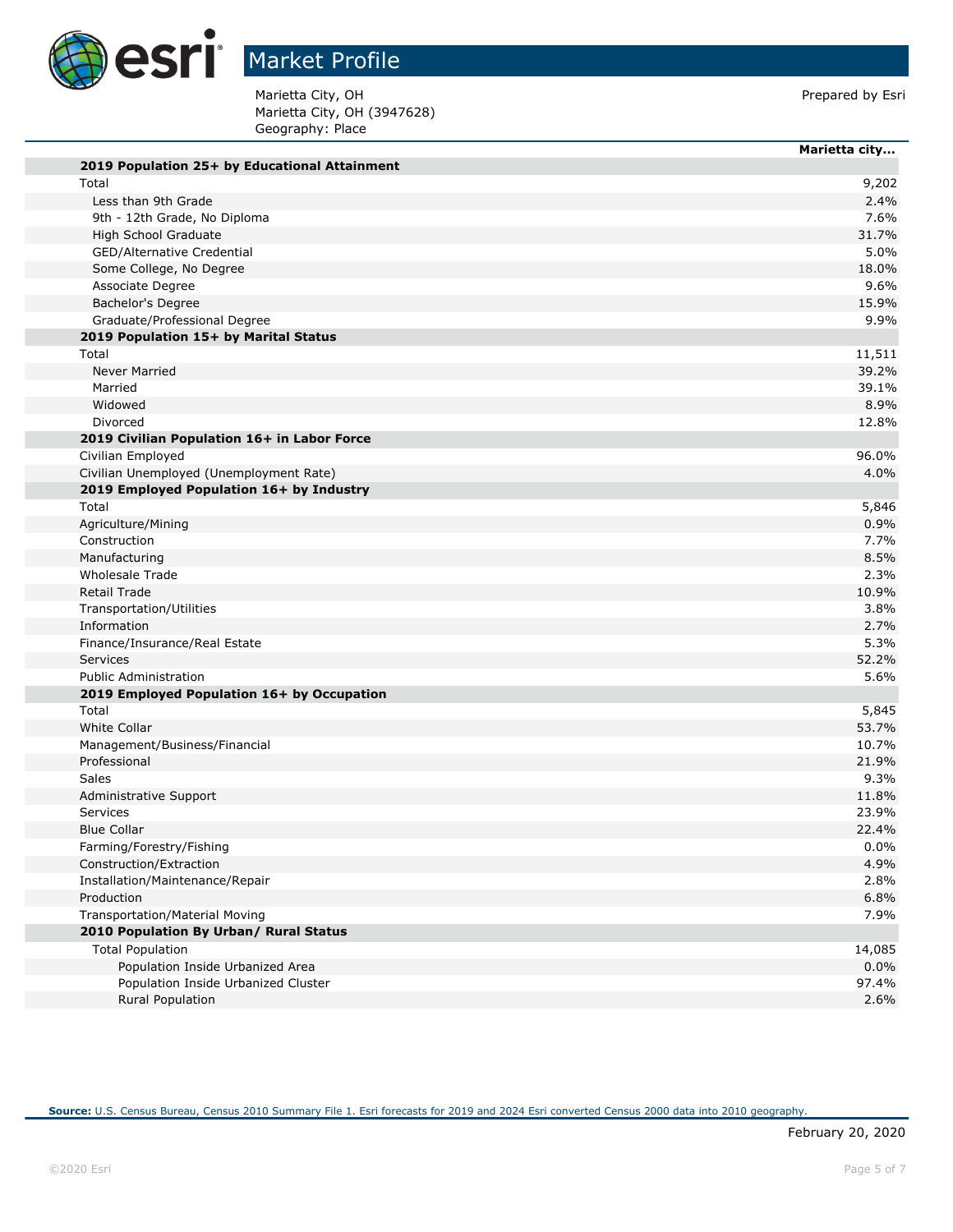

**Marietta city...**

Marietta City, OH **Prepared by Esri** Prepared by Esri Marietta City, OH (3947628) Geography: Place

| 2010 Households by Type                       |       |
|-----------------------------------------------|-------|
| Total                                         | 5,828 |
| Households with 1 Person                      | 37.4% |
| Households with 2+ People                     | 62.6% |
| Family Households                             | 55.2% |
| Husband-wife Families                         | 37.9% |
| With Related Children                         | 13.3% |
| Other Family (No Spouse Present)              | 17.2% |
| Other Family with Male Householder            | 4.3%  |
| With Related Children                         | 2.7%  |
| Other Family with Female Householder          | 13.0% |
| With Related Children                         | 8.8%  |
| Nonfamily Households                          | 7.5%  |
|                                               |       |
| All Households with Children                  | 25.3% |
|                                               |       |
| Multigenerational Households                  | 2.1%  |
| Unmarried Partner Households                  | 8.3%  |
| Male-female                                   | 7.5%  |
| Same-sex                                      | 0.8%  |
| 2010 Households by Size                       |       |
| Total                                         | 5,828 |
| 1 Person Household                            | 37.4% |
| 2 Person Household                            | 34.0% |
| 3 Person Household                            | 13.6% |
| 4 Person Household                            | 9.0%  |
| 5 Person Household                            | 4.2%  |
| 6 Person Household                            | 1.2%  |
| 7 + Person Household                          | 0.5%  |
| 2010 Households by Tenure and Mortgage Status |       |
| Total                                         | 5,828 |
| Owner Occupied                                | 54.7% |
| Owned with a Mortgage/Loan                    | 31.9% |
| Owned Free and Clear                          | 22.8% |
| Renter Occupied                               | 45.3% |
| 2010 Housing Units By Urban/ Rural Status     |       |
| <b>Total Housing Units</b>                    | 6,519 |
| Housing Units Inside Urbanized Area           | 0.0%  |
| Housing Units Inside Urbanized Cluster        | 97.5% |
| <b>Rural Housing Units</b>                    | 2.5%  |
|                                               |       |

Data Note: Households with children include any households with people under age 18, related or not. Multigenerational households are families with 3 or more parent-child relationships. Unmarried partner households are usually classified as nonfamily households unless there is another member of the household related to the householder. Multigenerational and unmarried partner households are reported only to the tract level. Esri estimated block group data, which is used to estimate polygons or non-standard geography.

**Source:** U.S. Census Bureau, Census 2010 Summary File 1. Esri forecasts for 2019 and 2024 Esri converted Census 2000 data into 2010 geography.